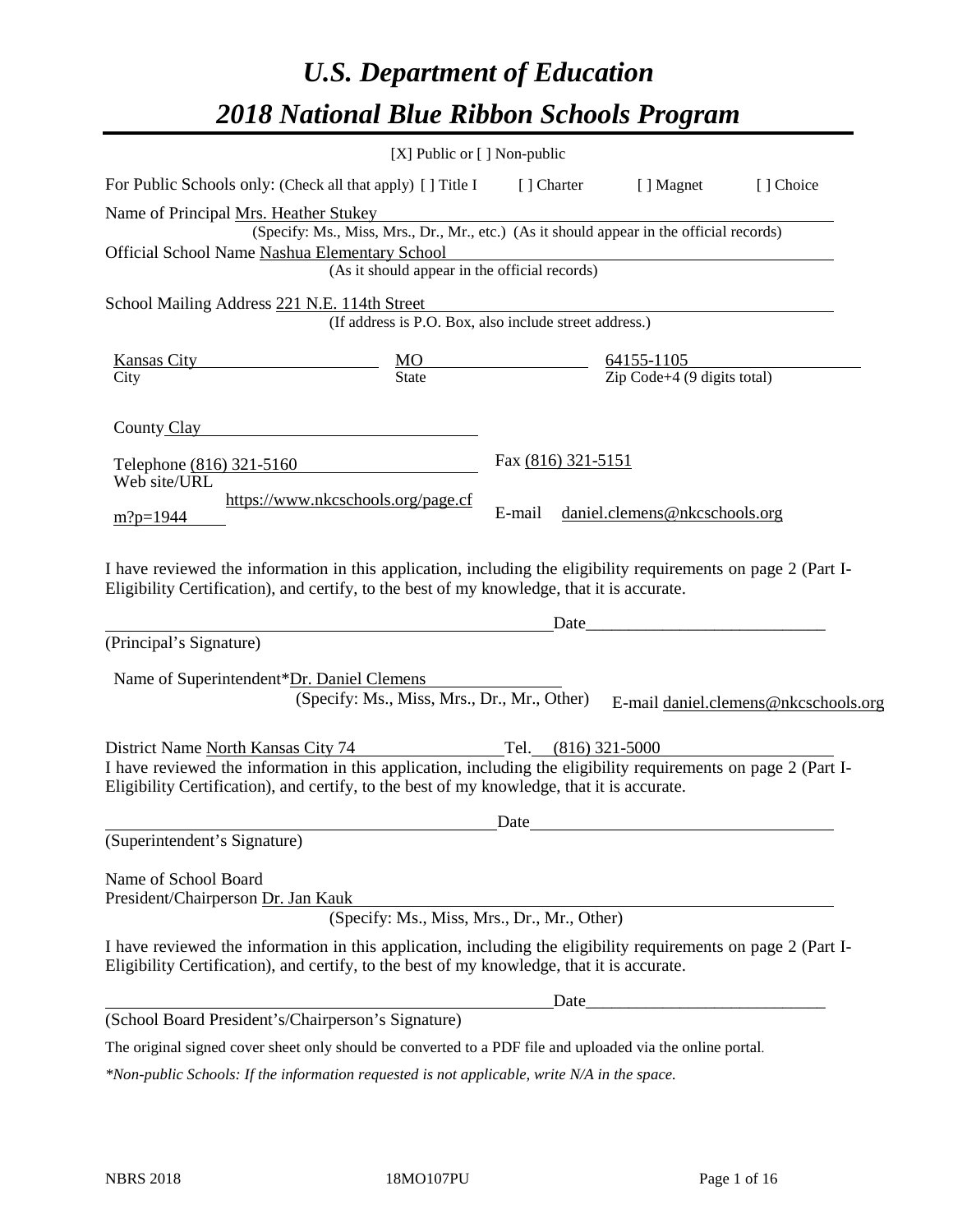The signatures on the first page of this application (cover page) certify that each of the statements below, concerning the school's eligibility and compliance with U.S. Department of Education and National Blue Ribbon Schools requirements, are true and correct.

- 1. The school configuration includes one or more of grades K-12. (Schools on the same campus with one principal, even a K-12 school, must apply as an entire school.)
- 2. All nominated public schools must meet the state's performance targets in reading (or English language arts) and mathematics and other academic indicators (i.e., attendance rate and graduation rate), for the all students group and all subgroups, including having participation rates of at least 95 percent using the most recent accountability results available for nomination.
- 3. To meet final eligibility, all nominated public schools must be certified by states prior to September 2018 in order to meet all eligibility requirements. Any status appeals must be resolved at least two weeks before the awards ceremony for the school to receive the award.
- 4. If the school includes grades 7 or higher, the school must have foreign language as a part of its curriculum.
- 5. The school has been in existence for five full years, that is, from at least September 2012 and each tested grade must have been part of the school for the past three years.
- 6. The nominated school has not received the National Blue Ribbon Schools award in the past five years: 2013, 2014, 2015, 2016, or 2017.
- 7. The nominated school has no history of testing irregularities, nor have charges of irregularities been brought against the school at the time of nomination. The U.S. Department of Education reserves the right to disqualify a school's application and/or rescind a school's award if irregularities are later discovered and proven by the state.
- 8. The nominated school has not been identified by the state as "persistently dangerous" within the last two years.
- 9. The nominated school or district is not refusing Office of Civil Rights (OCR) access to information necessary to investigate a civil rights complaint or to conduct a district-wide compliance review.
- 10. The OCR has not issued a violation letter of findings to the school district concluding that the nominated school or the district as a whole has violated one or more of the civil rights statutes. A violation letter of findings will not be considered outstanding if OCR has accepted a corrective action plan from the district to remedy the violation.
- 11. The U.S. Department of Justice does not have a pending suit alleging that the nominated school or the school district as a whole has violated one or more of the civil rights statutes or the Constitution's equal protection clause.
- 12. There are no findings of violations of the Individuals with Disabilities Education Act in a U.S. Department of Education monitoring report that apply to the school or school district in question; or if there are such findings, the state or district has corrected, or agreed to correct, the findings.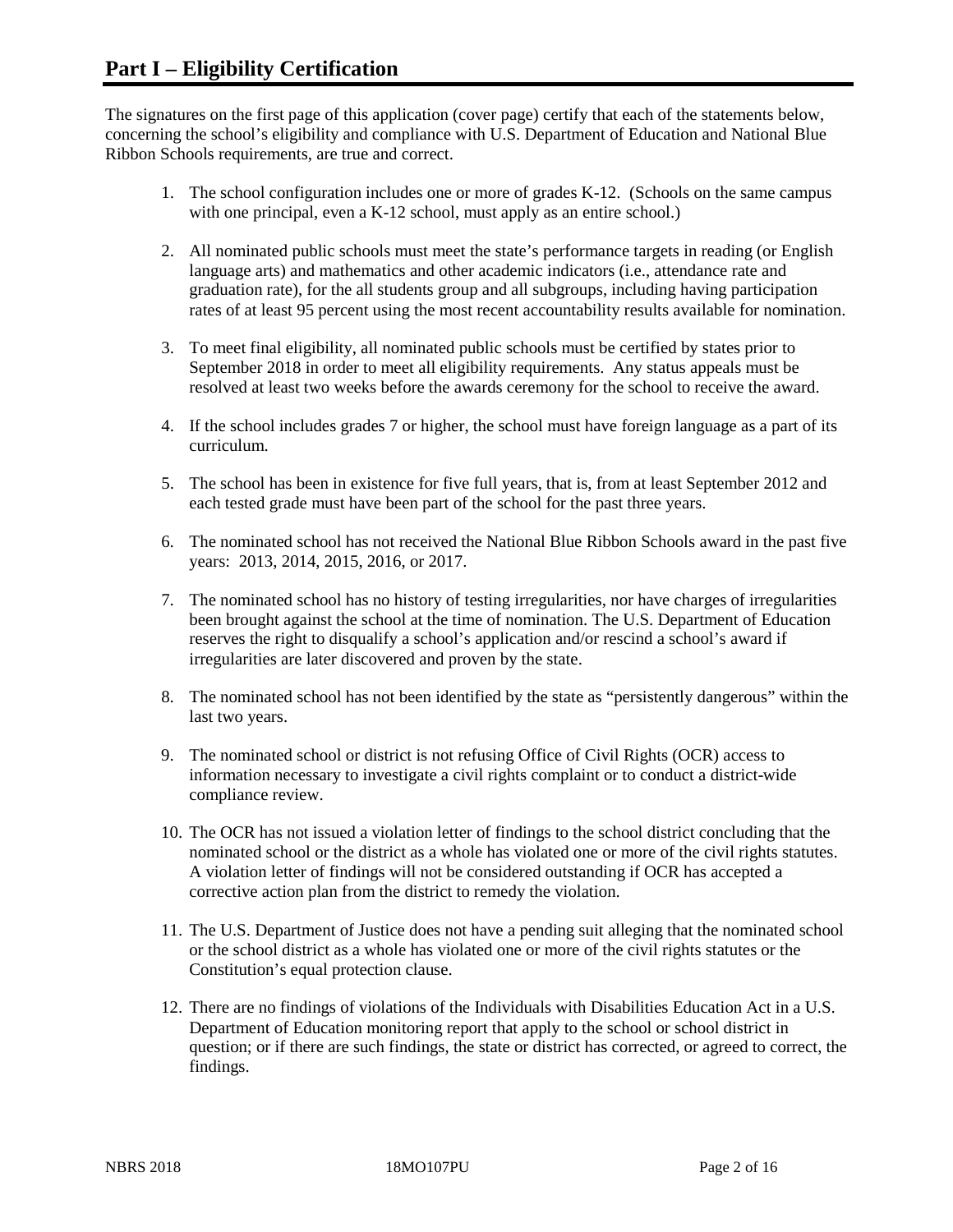#### **Data should be provided for the most recent school year (2017-2018) unless otherwise stated.**

#### **DISTRICT**

1. Number of schools in the district  $\frac{21}{21}$  Elementary schools (includes K-8) (per district designation): 5 Middle/Junior high schools 4 High schools 0 K-12 schools

30 TOTAL

**SCHOOL** (To be completed by all schools)

2. Category that best describes the area where the school is located:

[] Urban or large central city [X] Suburban [] Rural or small city/town

3. Number of students as of October 1, 2017 enrolled at each grade level or its equivalent in applying school:

| Grade                           | # of         | # of Females | <b>Grade Total</b> |
|---------------------------------|--------------|--------------|--------------------|
|                                 | <b>Males</b> |              |                    |
| <b>PreK</b>                     | 0            | 0            | 0                  |
| K                               | 23           | 18           | 41                 |
| $\mathbf{1}$                    | 33           | 38           | 71                 |
| 2                               | 34           | 37           | 71                 |
| 3                               | 39           | 27           | 66                 |
| 4                               | 28           | 40           | 68                 |
| 5                               | 30           | 32           | 62                 |
| 6                               | 0            | 0            | 0                  |
| 7                               | 0            | 0            | 0                  |
| 8                               | 0            | 0            | 0                  |
| 9                               | 0            | 0            | 0                  |
| 10                              | 0            | 0            | 0                  |
| 11                              | 0            | 0            | 0                  |
| 12 or higher                    | 0            | 0            | 0                  |
| <b>Total</b><br><b>Students</b> | 187          | 192          | 379                |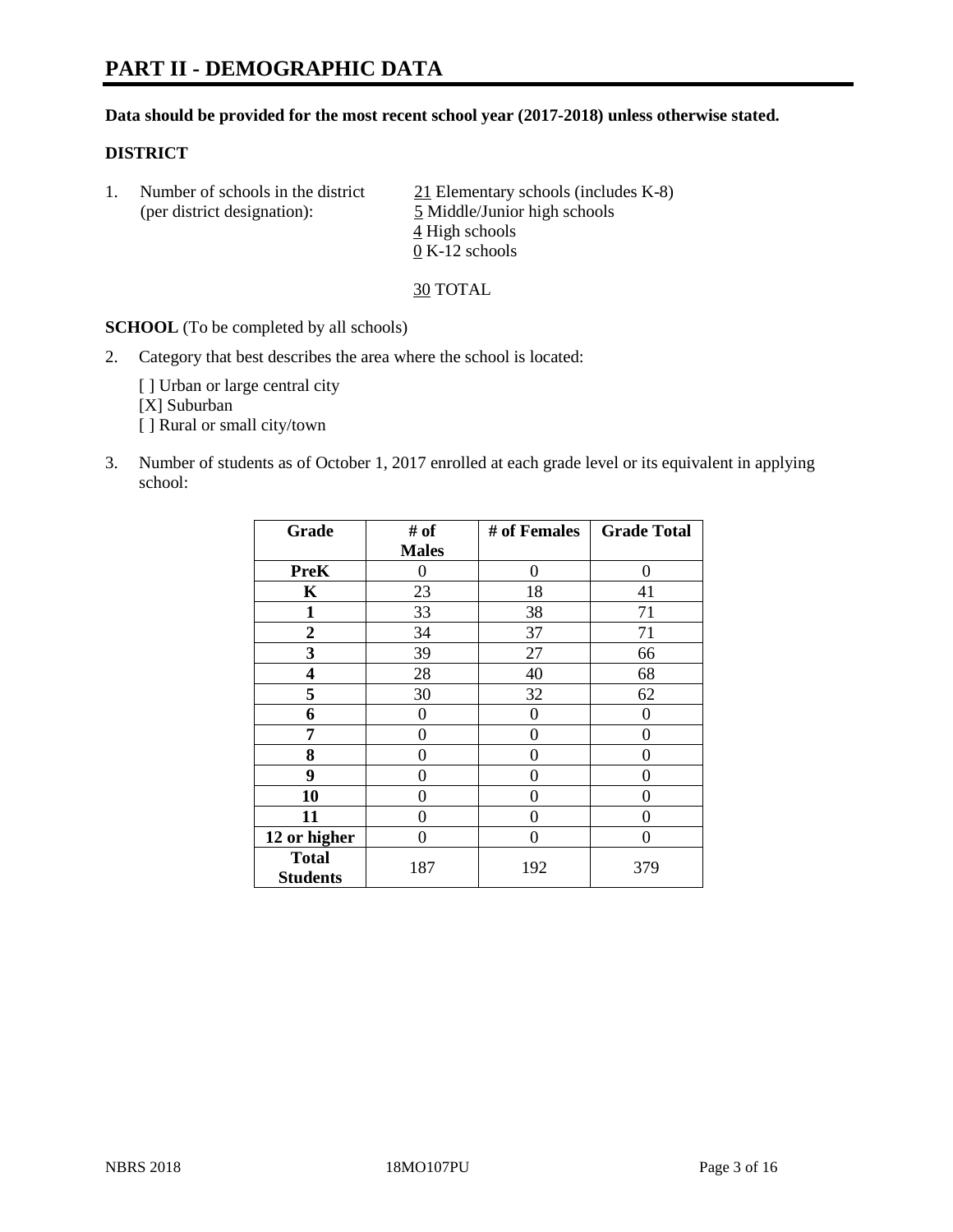4. Racial/ethnic composition of  $1\%$  American Indian or Alaska Native the school: 1 % Asian

 % Black or African American % Hispanic or Latino % Native Hawaiian or Other Pacific Islander 80 % White % Two or more races **100 % Total**

(Only these seven standard categories should be used to report the racial/ethnic composition of your school. The Final Guidance on Maintaining, Collecting, and Reporting Racial and Ethnic Data to the U.S. Department of Education published in the October 19, 2007 *Federal Register* provides definitions for each of the seven categories.)

5. Student turnover, or mobility rate, during the 2016 – 2017 school year: 8%

If the mobility rate is above 15%, please explain.

This rate should be calculated using the grid below. The answer to (6) is the mobility rate.

| <b>Steps For Determining Mobility Rate</b>         | Answer |
|----------------------------------------------------|--------|
| $(1)$ Number of students who transferred to        |        |
| the school after October 1, 2016 until the         | 9      |
| end of the 2016-2017 school year                   |        |
| (2) Number of students who transferred             |        |
| <i>from</i> the school after October 1, 2016 until | 22     |
| the end of the 2016-2017 school year               |        |
| (3) Total of all transferred students [sum of      |        |
| rows $(1)$ and $(2)$ ]                             | 31     |
| (4) Total number of students in the school as      |        |
| of October 1, 2016                                 | 412    |
| (5) Total transferred students in row (3)          |        |
| divided by total students in row (4)               | 0.08   |
| $(6)$ Amount in row $(5)$ multiplied by 100        | 8      |

6. English Language Learners (ELL) in the school:  $0\%$ 

0 Total number ELL

Specify each non-English language represented in the school (separate languages by commas):

7. Students eligible for free/reduced-priced meals: 20 % Total number students who qualify:  $\frac{76}{6}$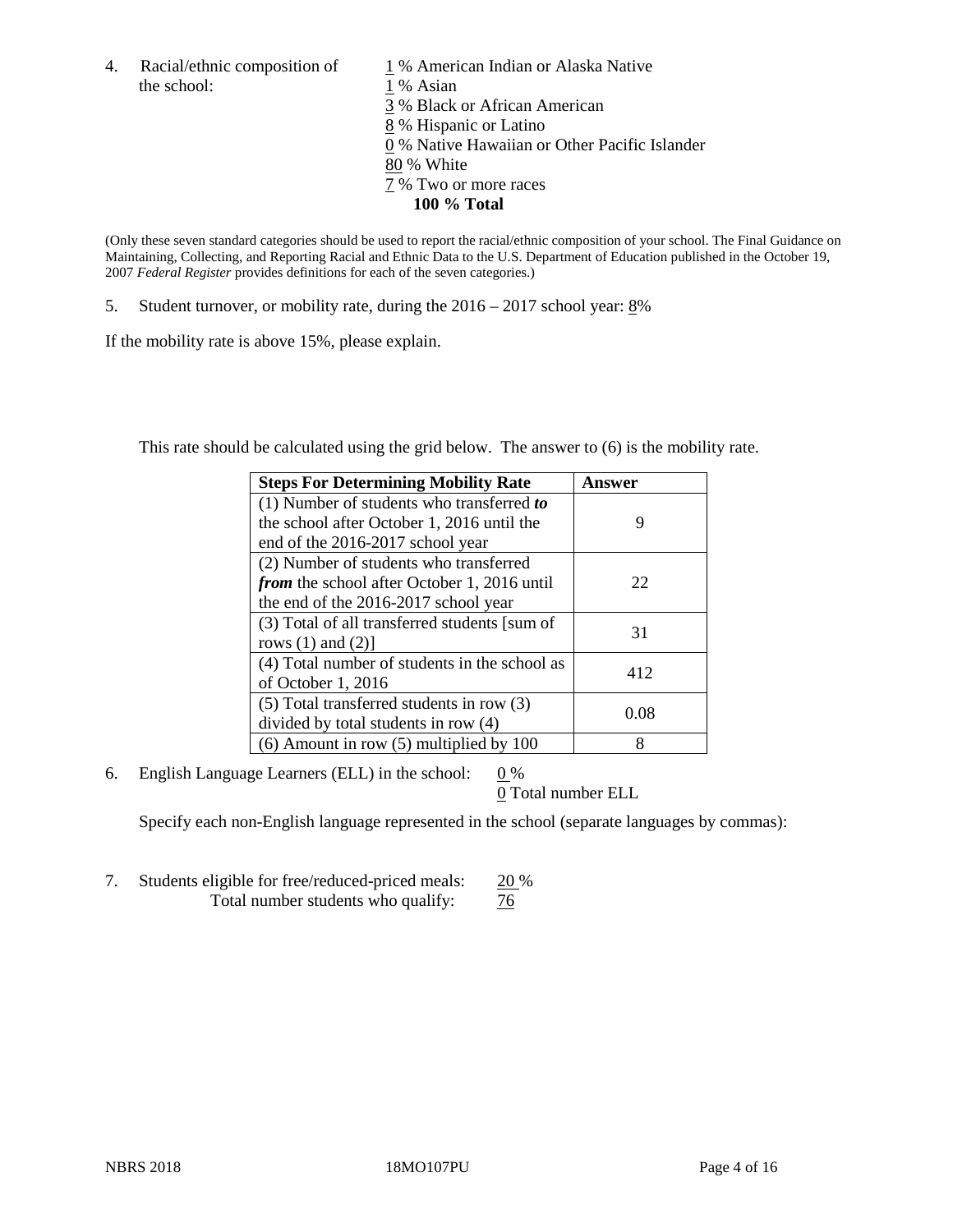29 Total number of students served

Indicate below the number of students with disabilities according to conditions designated in the Individuals with Disabilities Education Act. Do not add additional conditions. It is possible that students may be classified in more than one condition.

| 4 Autism                  | $\underline{0}$ Multiple Disabilities   |
|---------------------------|-----------------------------------------|
| 0 Deafness                | 0 Orthopedic Impairment                 |
| 0 Deaf-Blindness          | 2 Other Health Impaired                 |
| 1 Developmentally Delayed | 14 Specific Learning Disability         |
| 1 Emotional Disturbance   | 7 Speech or Language Impairment         |
| 0 Hearing Impairment      | 0 Traumatic Brain Injury                |
| 0 Intellectual Disability | 0 Visual Impairment Including Blindness |

- 9. Number of years the principal has been in her/his position at this school:  $\frac{4}{3}$
- 10. Use Full-Time Equivalents (FTEs), rounded to nearest whole numeral, to indicate the number of school staff in each of the categories below:

|                                                                                                                                                                                                                                | <b>Number of Staff</b> |
|--------------------------------------------------------------------------------------------------------------------------------------------------------------------------------------------------------------------------------|------------------------|
| Administrators                                                                                                                                                                                                                 |                        |
| Classroom teachers including those<br>teaching high school specialty<br>subjects, e.g., third grade teacher,<br>history teacher, algebra teacher.                                                                              | 17                     |
| Resource teachers/specialists/coaches<br>e.g., reading specialist, science coach,<br>special education teacher, technology<br>specialist, art teacher, etc.                                                                    |                        |
| Paraprofessionals under the<br>supervision of a professional<br>supporting single, group, or classroom<br>students.                                                                                                            | 1                      |
| Student support personnel<br>e.g., guidance counselors, behavior<br>interventionists, mental/physical<br>health service providers,<br>psychologists, family engagement<br>liaisons, career/college attainment<br>coaches, etc. | $\mathfrak{D}$         |

11. Average student-classroom teacher ratio, that is, the number of students in the school divided by the FTE of classroom teachers, e.g.,  $22:1$  22:1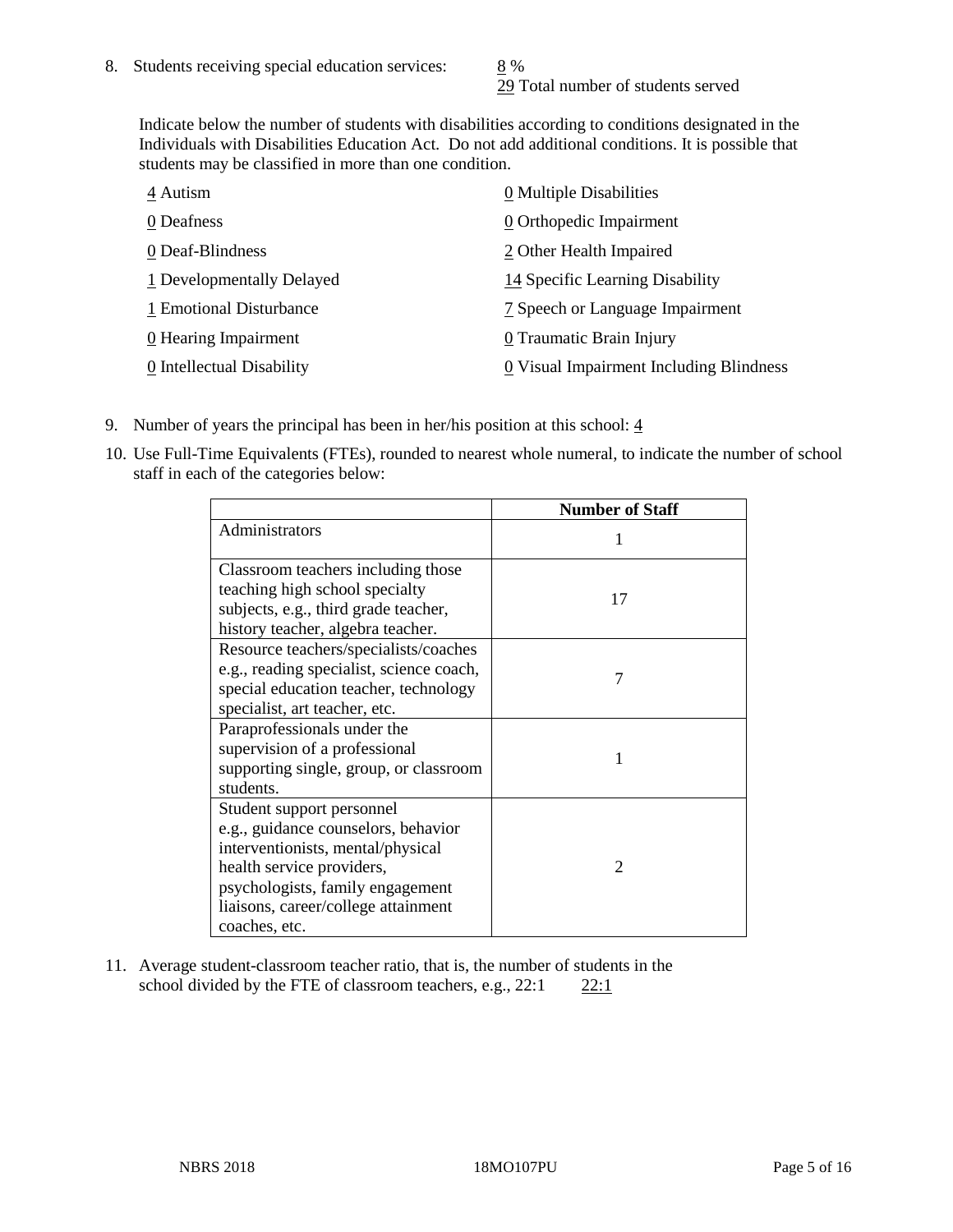12. Show daily student attendance rates. Only high schools need to supply yearly graduation rates.

| <b>Required Information</b> | 2016-2017 | $2015 - 2016$ | 2014-2015 | 2013-2014 | 2012-2013 |
|-----------------------------|-----------|---------------|-----------|-----------|-----------|
| Daily student attendance    | 97%       | 96%           | 96%       | 96%       | 96%       |
| High school graduation rate | 0%        | 0%            | 0%        | 9%        | 0%        |

#### 13. **For high schools only, that is, schools ending in grade 12 or higher.**

Show percentages to indicate the post-secondary status of students who graduated in Spring 2017.

| <b>Post-Secondary Status</b>                  |              |
|-----------------------------------------------|--------------|
| Graduating class size                         |              |
| Enrolled in a 4-year college or university    | 0%           |
| Enrolled in a community college               | 0%           |
| Enrolled in career/technical training program | 0%           |
| Found employment                              | 0%           |
| Joined the military or other public service   | 0%           |
| Other                                         | $\gamma_{0}$ |

14. Indicate whether your school has previously received a National Blue Ribbon Schools award. Yes No X

If yes, select the year in which your school received the award.

15. In a couple of sentences, provide the school's mission or vision statement.

The Nashua Community fosters inspiring relationships, sets the foundation for life-long learning, and guides independent thinkers to achieve excellence.

16. **For public schools only**, if the school is a magnet, charter, or choice school, explain how students are chosen to attend.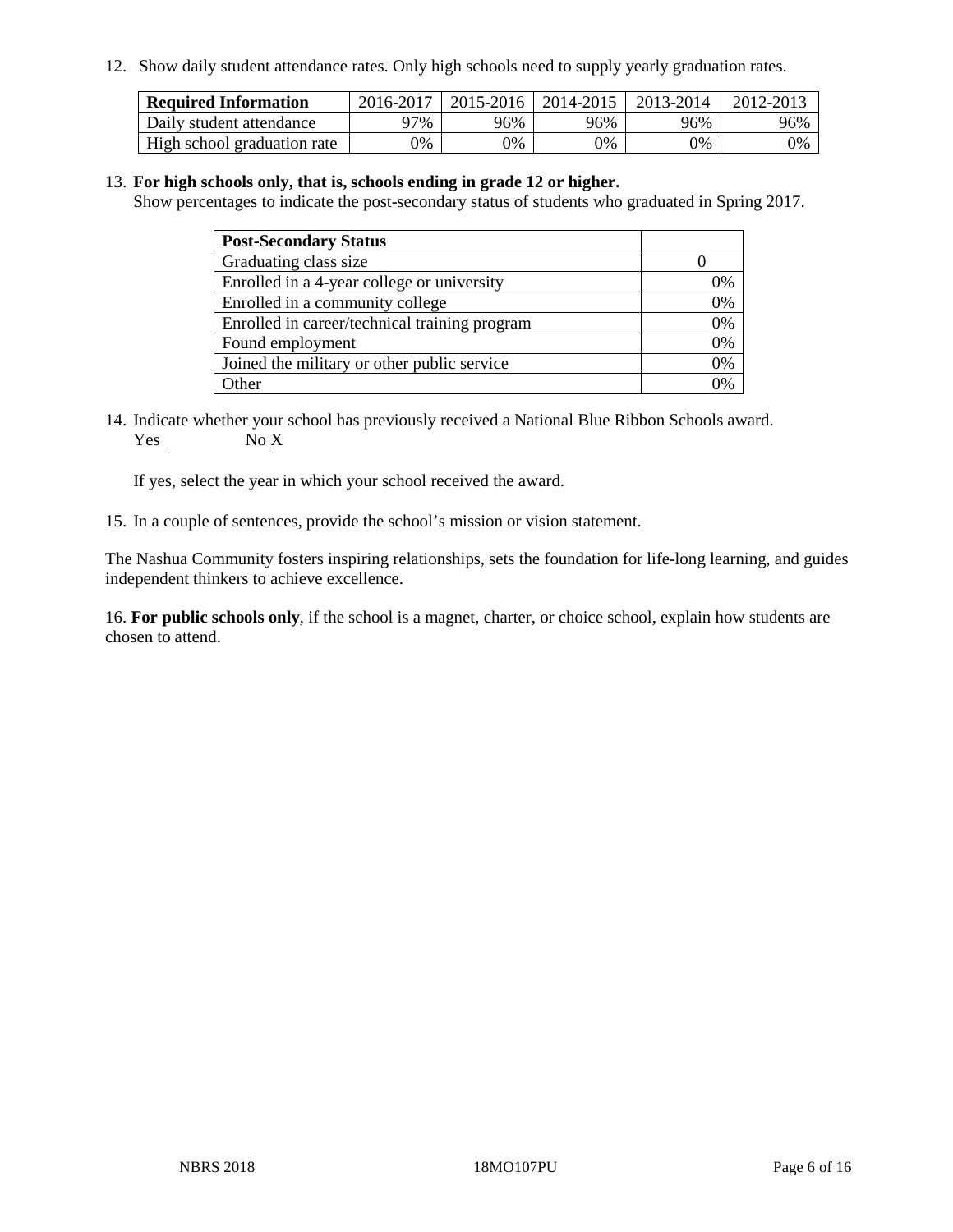# **PART III – SUMMARY**

Welcome to Nashua Elementary, home of the STARS! Nashua Elementary School is one of 21 elementary schools in the North Kansas City School District (NKCSD) in Kansas City, Missouri. Our current enrollment is around 393 students, 20 percent of whom qualify for Free and Reduced lunch. Six percent of our student population are identified as gifted and 8 percent of our student population receives Special Education services. Last year, Nashua's APR (Annual Performance Report) was 100 percent according to the Missouri Department of Secondary and Elementary Education. We traditionally have the highest attendance rate in the NKCSD, with last year's overall 90/90 percentage being 98.1 percent. Our mission reads, "The Nashua community fosters inspiring relationships, sets the foundation for lifelong learning, and guides independent thinkers to achieve excellence." The established vision for Nashua Elementary is "Nashua Elementary: Cultivating character in an innovative global community." We are committed to developing our STAR learners by establishing a vision and mission we can articulate and emulate every single day.

Community plays a large part in the success of Nashua. Our tight-knit community of mostly working class families supports the work of our school through many different avenues. Whether it is volunteering for a family event, attending monthly Parent Teacher Association meetings, or serving as a parent member of our Site Base Council, our community members are ever present. Our community support comes from local businesses as well. Volunteers from the local community can be seen working with both teachers and students throughout the school day. Finally, our community contributes to the success of our students through the shared values between school and home.

Nashua has many rich traditions that have contributed to a strong culture of family. We honor our first responders annually during our Patriot's Day ceremony. Fall festivities culminate with an all school costume parade in which all staff and students participate. Community service is a huge tradition at Nashua, as well. Whether it's collecting box food items for a local food pantry or collecting donations for a care center down the road, our Nashua Stars all contribute to help meet the needs of others. As our surrounding neighborhood has changed in the 66 years since Nashua was built, one idea has remained the same: we take care of those around us. This mindset has contributed to maintaining the feel of a small town neighborhood school right in the middle of the fourth largest school district in the state of Missouri.

Along with the many traditions at Nashua, the dedication to the community around it, and the concept of family, Nashua maintains a laser-like focus on student achievement. All students participate in 60 minutes daily of reading, writing and math instruction. In addition to the 60 minutes of reading, students also participate in 30 minutes of Guided Reading daily. Students have 45 minutes of Science and Social Studies instruction as well. Students have at least 30 minutes of support classes each day. Finally, students participate in 30 minutes of recess every single day.

Quality curriculum and strong instruction play a huge role in the success of our students. The NKCSD has taken the initiative to write all of the curriculum teachers deliver in all 21 elementary schools. The delivery of this curriculum is provided through the workshop model. This model allows for students to become empowered and own their personal learning. Choice is a staple of the workshop. Daily, students have choice in what they read, write about and in the mathematical strategies they use. In addition to choice, workshop has allowed teachers to fully differentiate learning for all their students. During the independent work portion of the workshop model, teachers meet one-on-one with students, providing focused instruction to students on their level of learning.

In addition to the workshop model, students who are reading below grade level have 30 additional minutes of more intensive instruction with a certified reading teacher. Students who have been identified as gifted travel outside of the building once a week to the Northland Innovation Center where they participate in wholistic gifted instruction from certified gifted teachers. Finally, all of our students have the opportunity to work with iPads through our district's 1:1 technology initiative. Students have many opportunities for practice, reteaching, and enrichment through the use of these devices.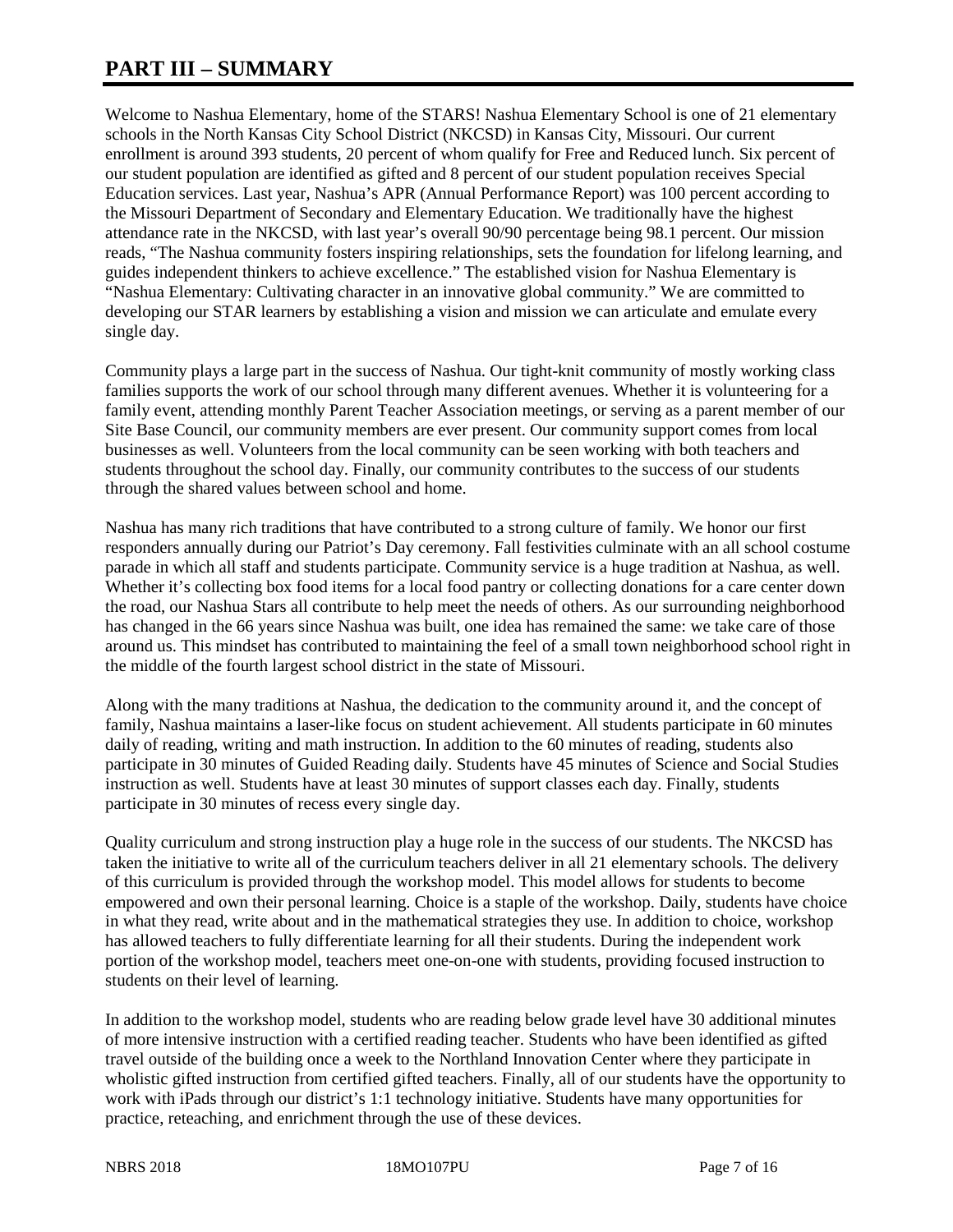Nashua is a true family that reaches beyond the walls of the actual school. A dedicated community, a strong curriculum, and built-in supports all contribute to the success of the Nashua Stars. In addition, consistent expectations and high standards for behavior and learning set the foundation for student success. For the past two years, Nashua has been recognized on the Bronze level for the implementation of Positive Behavior Supports (PBS) by the state of Missouri. As we say every morning on the announcements, "Be a STAR wherever you are!" It is clear that our students shine in a multitude of ways.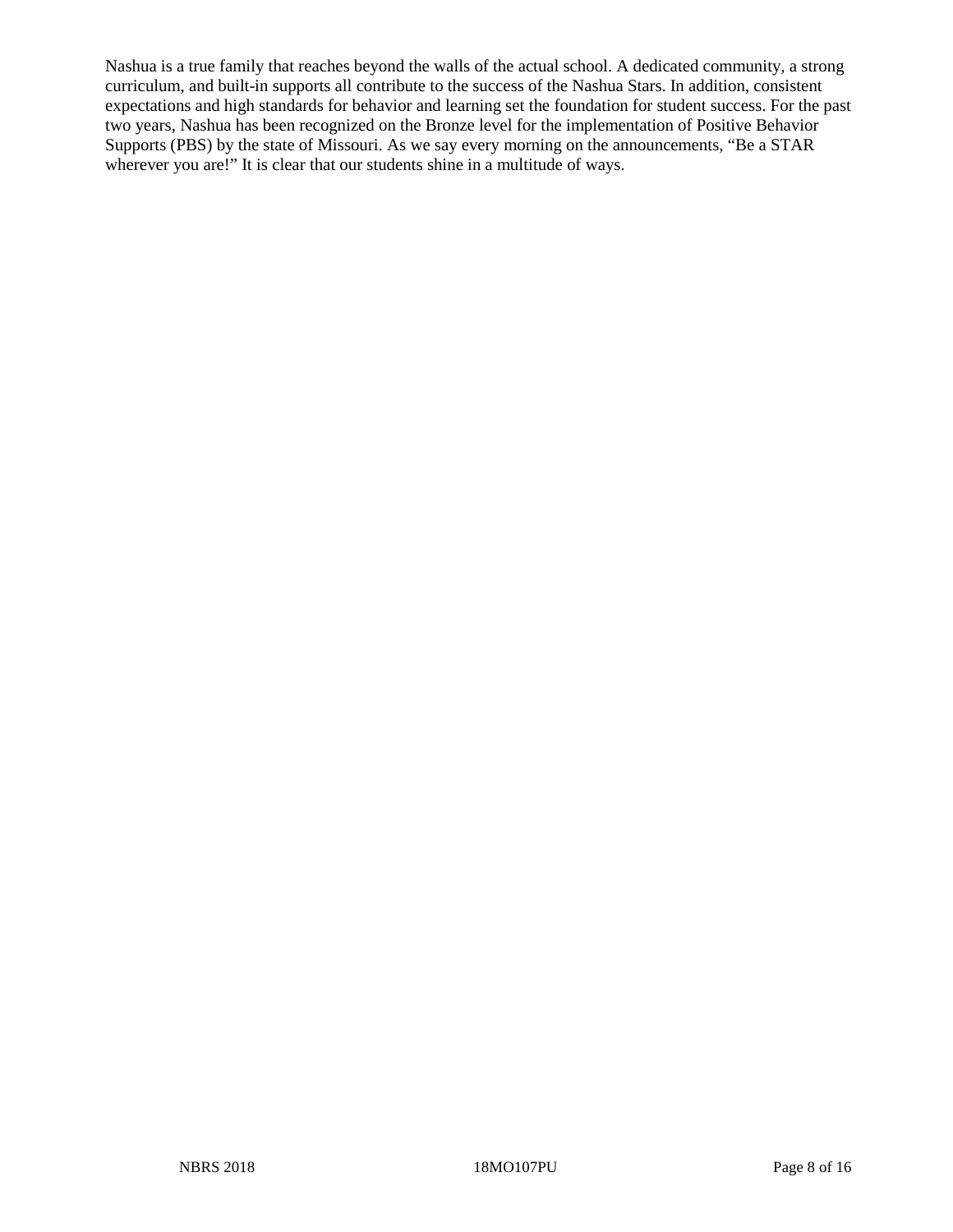# **1. Core Curriculum:**

At Nashua Elementary School, all content is taught with a tight alignment to the Missouri Learning Standards. North Kansas City Schools has worked continuously over the past six years to create its own Instructional Alignment Guides (IAG's) and Units of Study for all content areas. The Units of Study were created by teams of teachers, instructional coaches, and administrators, based upon the Missouri Learning Standards. The units define the scope and sequence for the entire year and are built around instructional ideas for established teaching points. The units provide teachers with possible strategies and instructional approaches, teacher and professional resources, student mentor texts, and links to additional resources that will be helpful in the delivery of the content.

Reading and English/Language Arts are taught each day through literacy workshops using the districtcreated IAG's and Units of Study. Reader's Workshop allows students the opportunity to learn and practice reading skills within many texts in a variety of genres, at a level that is appropriate for each individual. Writer's Workshop provides students with the chance to craft narrative, informational and opinion texts on the topics of their choice. Student choice is a key component in the Workshop Model for literacy. This means that whenever possible, students are able to choose what they are reading (as long as it is at the appropriate reading level) and writing about. This element of choice increases student engagement and ownership of their learning.

Math is also taught daily through the Workshop Model using district-created IAG and units. The primary resource the district uses is Everyday Math. The curriculum focuses on strategies to work within mathematical operations, and builds understanding of essential mathematical concepts through situational contexts or scenarios. In addition to the work of Math Workshop, teachers are also using Number Talks to solidify strategic mathematical thinking and number sense through mental math strategies. This is another opportunity for teachers to build in multiple opportunities for student discourse as students talk through their solutions and engage in discussions related to possible strategies.

The Science content is driven by district-created IAGs and units based upon the Missouri Learning Standards, which are grounded in the Next Generation Science Standards. The year-long scope and sequence is established in the units, which include instructional ideas for both the content standards and the Science and Engineering Practices. Teachers plan using the 5E Instructional Model (Engage, Explore, Explain, Elaborate, and Evaluate), so the Science learning that students are doing involves highly engaging exploration of science content, as well as student and teacher explanations based on scientific observations and evidence. Many of the explorations that students participate in involve designing or developing a solution to a real-world problem, where students must collaborate with peers, communicate effectively, evaluate their design, and propose modifications or improvements based upon observations or feedback.

Social Studies is taught through a district-created IAG and units based upon the Missouri Learning Standards. The K-5 units include content that covers local, state, and national government, economics, American history, and geography. Teachers work to make real-life connections to the concepts through hands-on activities such as Google Expeditions, and the use of primary sources and documents. Connections are made to students' lives through research of chosen topics related to Missouri history and civil rights leaders. Civic learning is solidified through realistic processes such as building-wide votes for student council and mock elections. Students also participate in community service projects such as coat collections and canned food drives.

Since our district recently implemented a 1-to-1 technology initiative, every student has a device which can be used during instruction and independent work. Teachers are intentional about their choices to incorporate technology in a variety of ways, guided by the SAMR model (Substitution, Augmentation, Modification, Redefinition) for technology use. This is another way that teachers can create engaging instructional activities and differentiate instruction for students.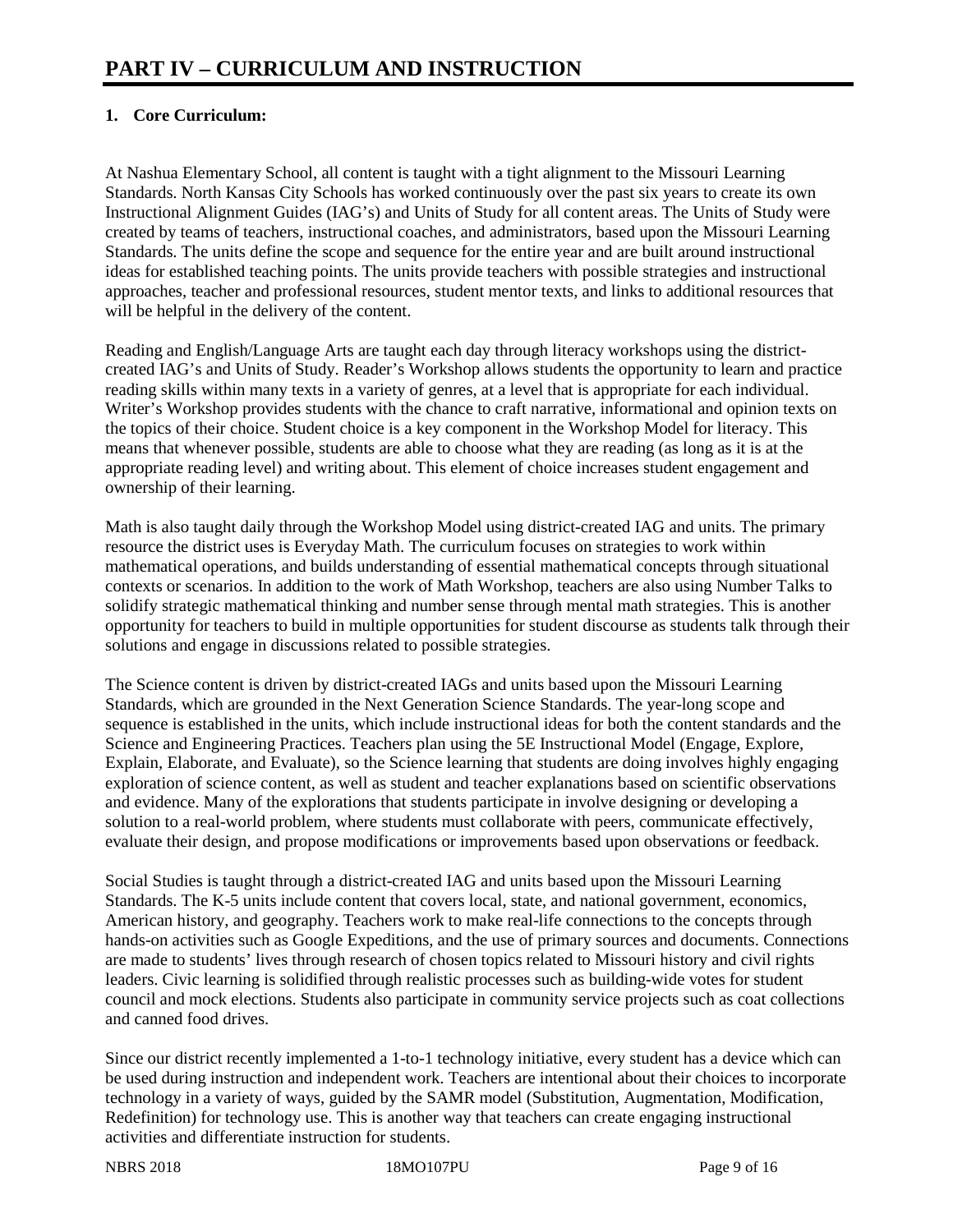## **2. Other Curriculum Areas:**

There are several curricular areas offered at Nashua to support the students' acquisition of essential skills and knowledge.

Kindergarten through fifth grade attends an hour of art weekly. At the end of each project, the students have a gallery walk where they are given the opportunity to look at others art and give critiques, shout-outs, and helpful tips. Each student has their artwork displayed throughout the year. When they walk away from art class, the teacher wants them to feel validated by their own likes, dreams, passions and aspirations. A fifth grade art club is also offered each year. Everything that is used is recycled. The students learn how to be resourceful, environmentally friendly and creative with individualized materials.

Students participate in a 30 minute music class twice a week. They learn to sing, keep time, interact with others, speak in rhyming patterns, kinesthetic skills and different timbres. This provides the foundation for creating lifelong musicians. Kindergarteners learn through a "Royal Story" in which they share with each other, greet each other like "royalty," and learn how to kindly interact through simple songs. Students in fourth and fifth grades begin independent learning on recorders where they compose their own songs for performance tests. Skills established during this process are: self-reliance, establishing a routine, performing, and reflecting to determine personal goals.

Physical Education is scheduled twice a week for 30 minutes. Students complete the Fitnessgram testing, which assesses students' cardiovascular endurance, upper body strength, abdominal strength and flexibility. Lessons are created and designed to increase students' fitness levels. Students in Physical Education also work on skills such as hand-eye coordination by participating in archery, tennis and lacrosse. Students develop teamwork skills through our floor hockey unit and various exercises/relays in other units. Another physical education skill is the development of gross motor skills. This is taught in younger grades by skipping, hopping, and leaping. Good sportsmanship is taught by being a team player and following the rules of the game. At the end of class, students are awarded by their peers through the Super Star Student Nomination. Any student can nominate another student who exhibits good sportsmanship during class.

A 30 minute health class is provided once a week. Through projects, students develop the understanding and importance of a healthy and active human body. Topics such as hygiene, body systems, nutrition and risk assessment are essential skills needed to develop the students' knowledge about living a healthy life.

Each grade level attends a 30 minute, bi-weekly library lesson. Children learn to inquire, collaborate, curate, explore, and engage. Nashua's library houses a collection of 7,500 books and several research databases. Nashua has a partnership with Mid-Continent Public Library that allows complete access to print and online sources. Through the library curriculum, students learn literacy skills such as: using research databases, evaluating websites, and creating citations. In the library learning is done collaboratively. Students may inquire about the same topic or may work together to create a project, like a video. In addition, students learn how to curate information, determine important information and gather sources to synthesize.

Each grade level receives a 30 minute, bi-weekly counselor lesson. The curriculum includes: life and social skills, discovering personal interests, and exploring careers. Lessons focus on culture and appreciation of their own uniqueness. The counselor offers a variety of small groups that address issues students are facing and coordinates responsive services to help with financial issues.

Nashua has a fourth and fifth grade honor choir. They meet once a week for 45 minutes as an ensemble. Students are learning to read different symbols, words, and notes all at the same time and then deciphering what they mean. The students focus on creating a goal as a group so they can all be successful. They also learn songs in foreign languages from different cultures.

Fifty students attend STEM (science, technology, engineering and math) Club two mornings a week. Through collaboration and problem solving, students develop their science and engineering skills through activities such as Lego Architecture and Mindstorms, Snap Circuits, Coding, Bloxes, and OSMO. Through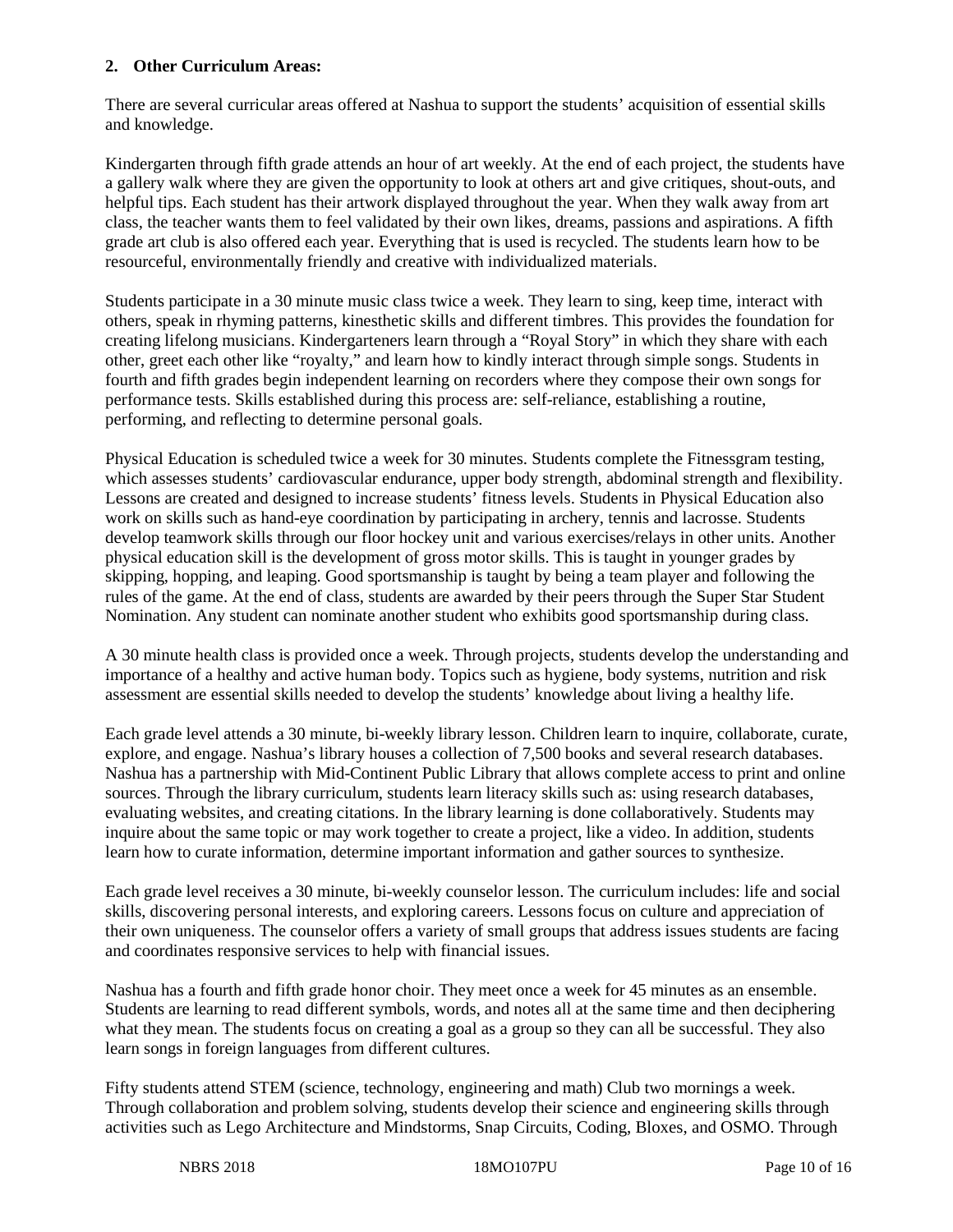these activities, students are learning about architecture, building circuits, robotics, engineering, and the use of technology.

## **3. Instructional Methods, Interventions, and Assessments:**

At Nashua, the first opportunity for differentiation is built into daily literacy and math instruction within the workshop model. This model offers a consistent structure that ensures every teacher provides students with extensive opportunities for independent practice of skills with immediate feedback to improve learning experiences. Classroom teachers are able to differentiate based upon reading level and book choice, as well as through adjusted expectations for writing. In math, differentiation is possible through alternative math problems or scenarios. Through the Workshop structure, classroom teachers are able to deliver explicit instruction by modeling and demonstrating skills within focus lessons with intentional teaching points but are also able to allow for inquiry learning and student-driven learning opportunities. Teachers ask strategic questions to encourage students to share their thinking, their evidence, and a justification for their response. An important component of the workshop model is to provide students with adequate time to actually read, write and think mathematically. This is important for student success. The more students read, write and do math, the better readers, writers and mathematicians they will be.

All students are assessed through district-built content area unit tests and periodic benchmark assessments, and also through formative assessments created by classroom teachers and grade level teams. Based on that formative data, teachers use small group instruction, tutoring opportunities and peer collaboration within the regular classroom to maximize learning for all students.

Students who are in need of more targeted support receive Tier 2 interventions that are provided in addition to core instruction. Examples of Tier 2 interventions include explicit small group instruction, guided reading, speech and language interventions, Leveled Literacy Intervention (LLI), and XtraMath. Tier 2 students receiving interventions are kept in their classrooms as much as possible, and students that display the most significant reading challenges receive additional small group instruction with our reading specialists. Tier 3 interventions are also administered by building specialists and interventionists, such as the Reading teacher and the Resource SPED teacher. Progress toward growth and mastery is assessed periodically, and intervention groups are often modified or adjusted based upon student needs and progress made.

We use the Academic Improvement Measurement System (AimsWeb) to progress monitor the growth of students receiving Tier 2 and Tier 3 interventions, which is a key component of the Response to Intervention (RTI) system. Data collected from administering AimsWeb probes help teachers determine whether students are making adequate progress toward goals and evaluate what measures need to be taken to meet each student's needs.

Each grade level meets in Professional Learning Teams (PLT's). They utilize the "PLT Cycle" to continually collect and analyze data and student evidence to check for progress and mastery. During step one of the PLT Cycle, teachers pre-assess for an upcoming unit, and then analyze the results in order to plan meaningful, targeted instruction. Then, during step two of the cycle, units are projected across long-term goals, prioritized and sequenced based upon the pre-assessment data. During the third step of the PLT Cycle, throughout the unit, teachers gather data and student evidence to monitor for class and individual progress, making adjustments or modifications along the way to meet immediate student needs. Finally, in step four of the PLT Cycle, grade level teams analyze summative assessment data. Student successes are celebrated and decisions about reteaching or remediation are made. Teachers are reflective about instructional practices, determining what worked and what didn't work. As a result, we can make instructional decisions in the future that will be more effective.

During the 2016-2017 school year, the percentages of students scoring advanced and proficient were as follows: compared to the state's score of 62.9% in English Language Arts (ELA), Nashua grades 3-5 scored 85.8% and the super subgroup scored 76.3%; compared to the state's score of 51.7% in Math, Nashua grades 3-5 scored 83.5% and the super subgroup scored 74.6%; and compared to the state's score of 45.7% in Science, Nashua grade 5 scored 58.9%, with no scores reported for super subgroup.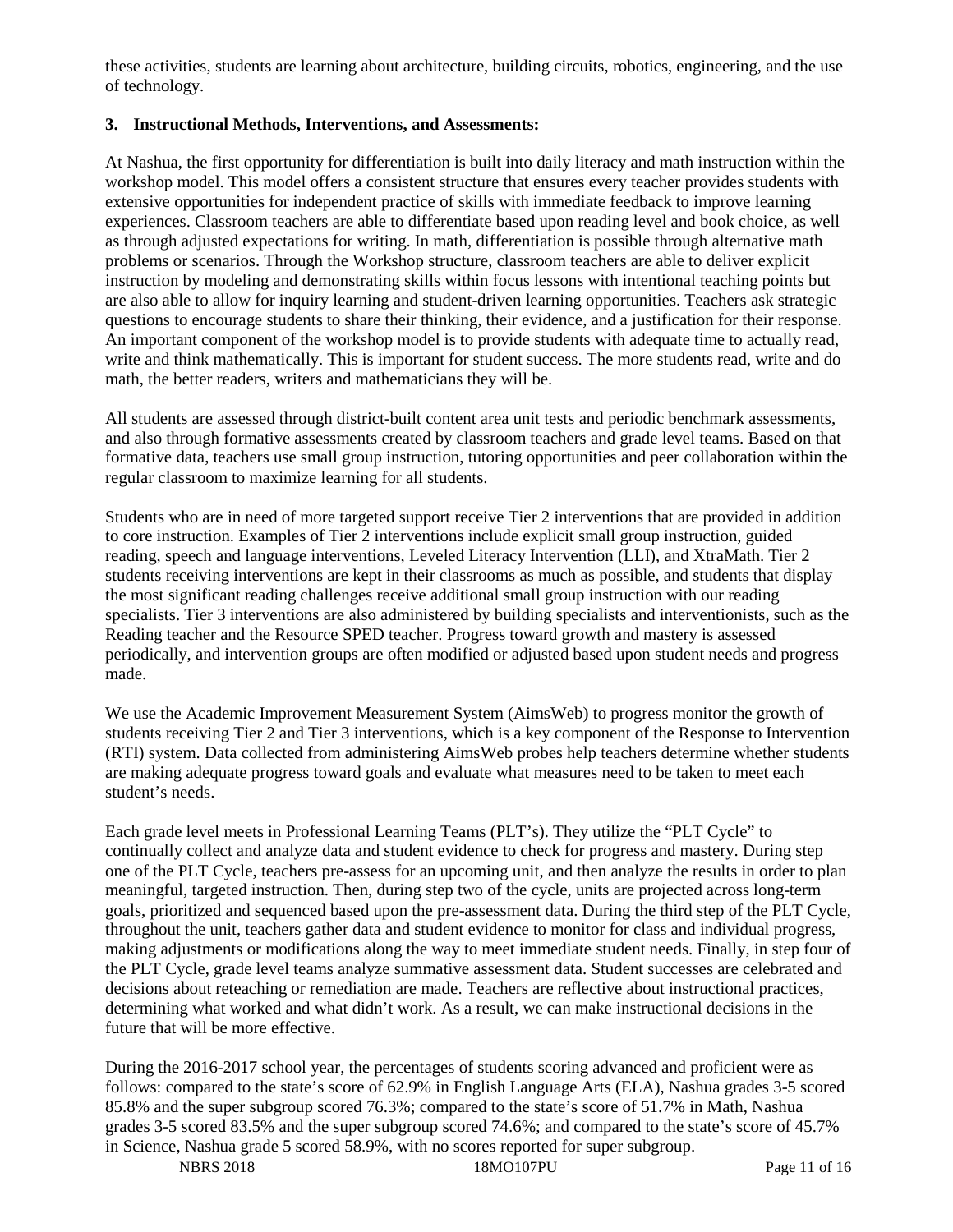The successes that Nashua students achieve are the result of reflective instructional decisions made continually by Nashua staff. There are enrichment opportunities for many students, such a Genius Hour and other student-driven research. Individualized student goal-setting combined with the use of standards based scales and learning progressions, creates an environment where students own their learning and are empowered to work toward their own definition of progress.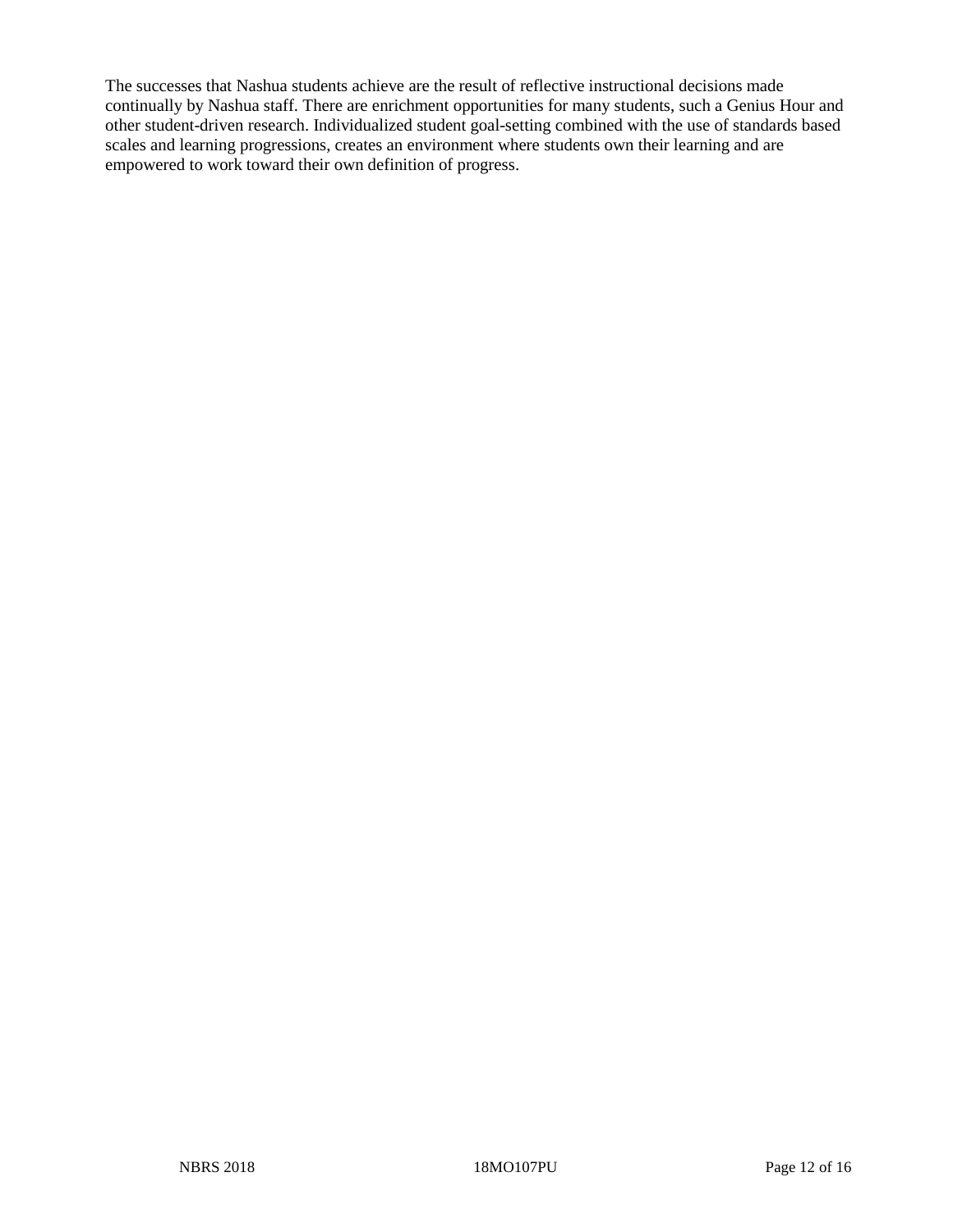# **1. School Climate/Culture:**

Nashua Elementary is built on a foundation of committed relationships. These relationships have pushed us to create the unfaltering success that shines through in everything we accomplish. Vertically, staff continually communicate with students and families. Our positive school climate allows students a variety of support systems from kindergarten through fifth grade. One hundred percent of Nashua's certified staff are YouthFriends. When a student is struggling academically or personally, we provide a supportive team approach. Students are encouraged to seek out any staff member they feel comfortable with to guide them through their day.

Nashua positively motivates students with PBIS (Positive Behavior Interventions and Support) through Starbucks (positive incentives), Silver Fork Awards, Weekly Star Students and Positive Behavior Ceremonies. As part of PBIS, students are individually awarded Starbucks based on positive behaviors seen throughout the day. Starbucks may then be exchanged for incentives from class created Starbuck menus. In addition, classrooms may earn Starbucks by working together as a team, encouraging a commitment of classroom community. Students from each class are given the opportunity to share about themselves on our weekly Star Student bulletin board.

I will be a STAR, I will Show respect, I will be Trustworthy, I will be an Active learner, I will be Responsible, and I will have a STAR day of learning! Be a STAR wherever you are! Each morning Nashua begins the day with the Nashua Pledge. We encourage students to reflect on the pledge and live it throughout their day. Nashua supports a stimulating learning environment. From reading challenges to career day, where students are allowed to explore a career of interest. Nashua Stars have the top-rated attendance in North Kansas City Schools. Ninety-eight percent of our kids are at school ninety percent of the time. It is evident that Nashua students enjoy school.

Nashua educators, and administration, embrace an open-door policy that encourages support from each staff member, allowing them to learn and grow together. This is witnessed throughout the building by teachers leading and having input on school-wide initiatives such as a Building Leadership Team, Education Camp facilitators, a Behavior Support Team and our Professional Learning Teams. Meaningful feedback is provided by administration through frequent walkthroughs, observations and positive notes. Teachers commitment to students and hard work is frequently acknowledged through Teacher-of-the-Month, Positive Padlet and Shout-Outs on administrative newsletters.

#### **2. Engaging Families and Community:**

Nashua Elementary School uses many successful strategies to engage family and community members in student success and school improvement. We have a high level of parental involvement and believe that parents and community members are an important part of our continual success. We also believe that family engagement can have an extraordinary impact on student outcomes.

Student-Led Conferences are an example of how parents are involved and informed of student success. Students have the opportunity to share individual academic goals, what they are doing to meet their goals, and student work portfolios with their families.Our Kids and Parents Open Walkthrough (KAPOW) event also gives parents an opportunity to take part in the student learning. Students have a chance to show parents around their classroom, explore an educational game, and explain what they are learning.

Parents and business partners work with Nashua in creating our Career Day for students each year. This event allows parents and community members to bring their real life professional skills to the students and engaging them in meaningful learning activities. Our business partners also provide needed classroom supplies, operate the back-snack program, and help with financial needs for families.

Nashua has an extraordinary support system in place to ensure student success. There is a total of 36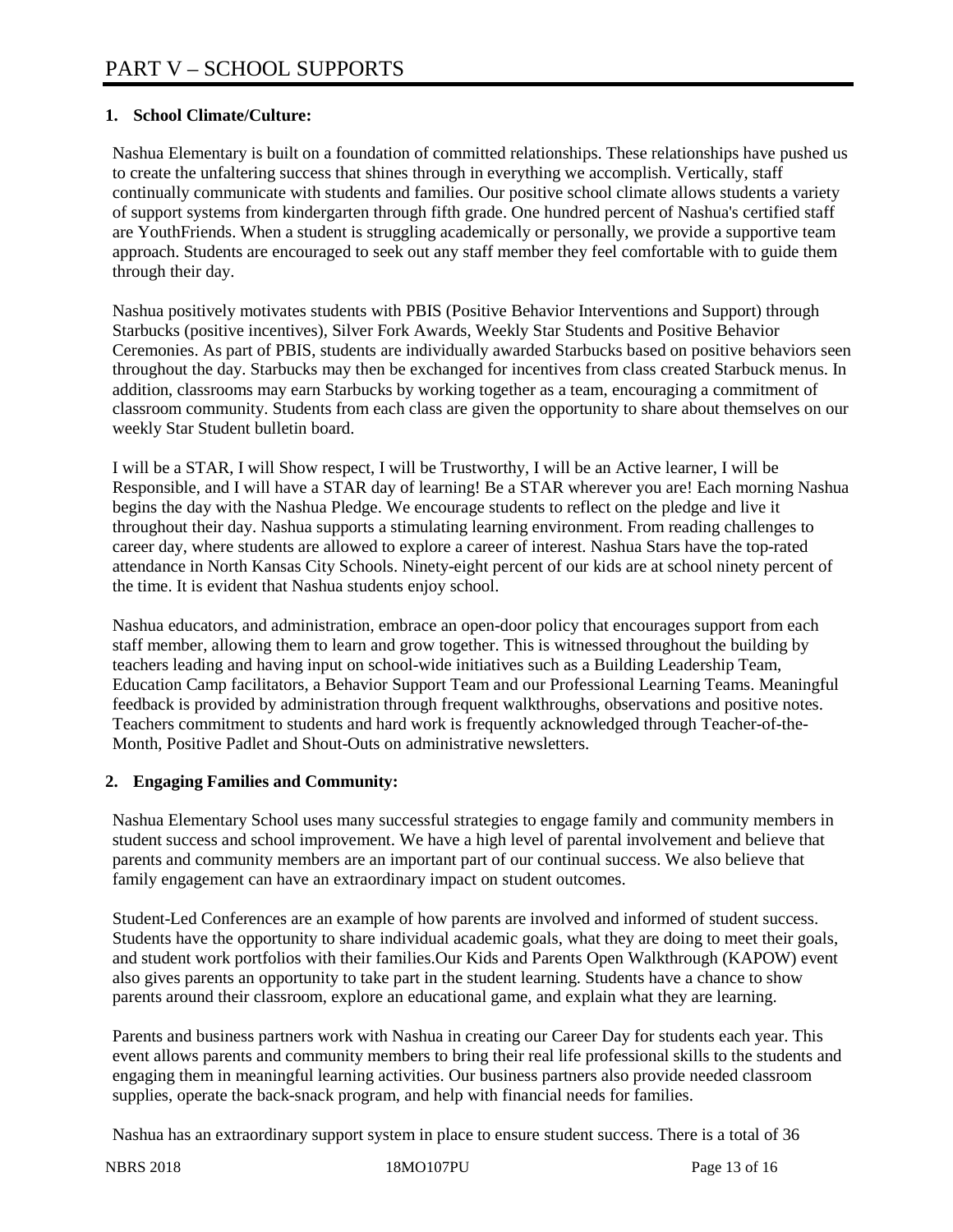YouthFriends, including both staff and community members, that spend time with students who need a mentor, a lunch buddy, or extra help with academics. Numerous parents are involved with PTA and help with such events as reading night, field trips, end-of-year carnival, and Family Fun Night. Teachers present periodically at our school PTA meetings, sharing what they are currently working on in the classroom with students. This proves to be a valuable way for parents to remain involved in students' learning.

Nashua Elementary School believes in including families and the community in the learning process. Strengthening the connection between home and school is important to each of us, every day. For example, the district's 1:1 technology initiative allows students and teachers to post on communication apps, such as Seesaw, throughout the school day. This app allows parents to view and leave comments on their child's work. We take great pride in how our families and community come together and work with us to support student learning.

# **3. Professional Development:**

At Nashua, educators work diligently to improve their professional practices on a consistent basis. Professional learning opportunities are designed to improve teachers' and principals' effectiveness in raising student achievement.

Specific areas in which Nashua teachers and staff gain professional development through the district include: two-year program for new and beginning teachers and administration; grades K-12 cohorts focused on English Language Arts; grades K-12 cohorts focused on math; grades K-12 Vanguard teams specializing in technology integration; collaborative learning for all Administrators; and collaborative learning for all Teaching and Learning Coaches.

Through the North Kansas City Schools, Nashua teachers are given the opportunity to be mentored by some of the top professional development consultants in the country. We have direct access to Matt Glover (Writer's Workshop), Debbie Miller (Reader's Workshop), Sunday Cummins (Guided Reading), and Kate Roberts (Workshop Model). Having these connections allows teachers to increase effectiveness in skills being taught in our classrooms on a daily basis.

Nashua's approach in delivering professional development directly connects to district goals. Together, administration and teachers are trained on up-to-date research-based best practices. After reviewing school data, administration decides which area of improvement is needed. Weekly "early release" sessions provide staff with time for collaboration on the targeted skill.

Nashua staff helps take on the responsibility of presenting professional development to each other and around the district. Teachers facilitate at district cohort meetings throughout the school year, as well as present new initiatives and best practices to the building staff. Nashua believes in a collaborative culture where each staff member has the opportunity to grow and learn from each other.

Nashua teachers have gone above and beyond to provide what is needed for students to succeed in today's technology-driven classroom. Nashua staff are Apple Teachers and Seesaw Ambassadors, leading the way for innovation within the classroom. Nashua teachers also participate in the district provided Summer Academy, district curriculum writing teams and summer book study. Each year a select group of Nashua teachers participate in a week-long workshop through Teachers College Reading and Writing Project. All of these actions speak to the belief that learning is continuous and necessary for the success of our students. The adults at Nashua take pride in being role models for life-long learning and exhibiting these characteristics for our students.

#### **4. School Leadership:**

Nashua operates with leaders who empower teachers and promote student achievement. Leadership is shared among the principal, Teaching and Learning Coach (TLC), and Building Leadership Team (BLT). The BLT meets monthly to collaborate regarding school-wide academic decisions and progress on action steps from our School Improvement Plan. Notes from BLT are shared by grade level representatives with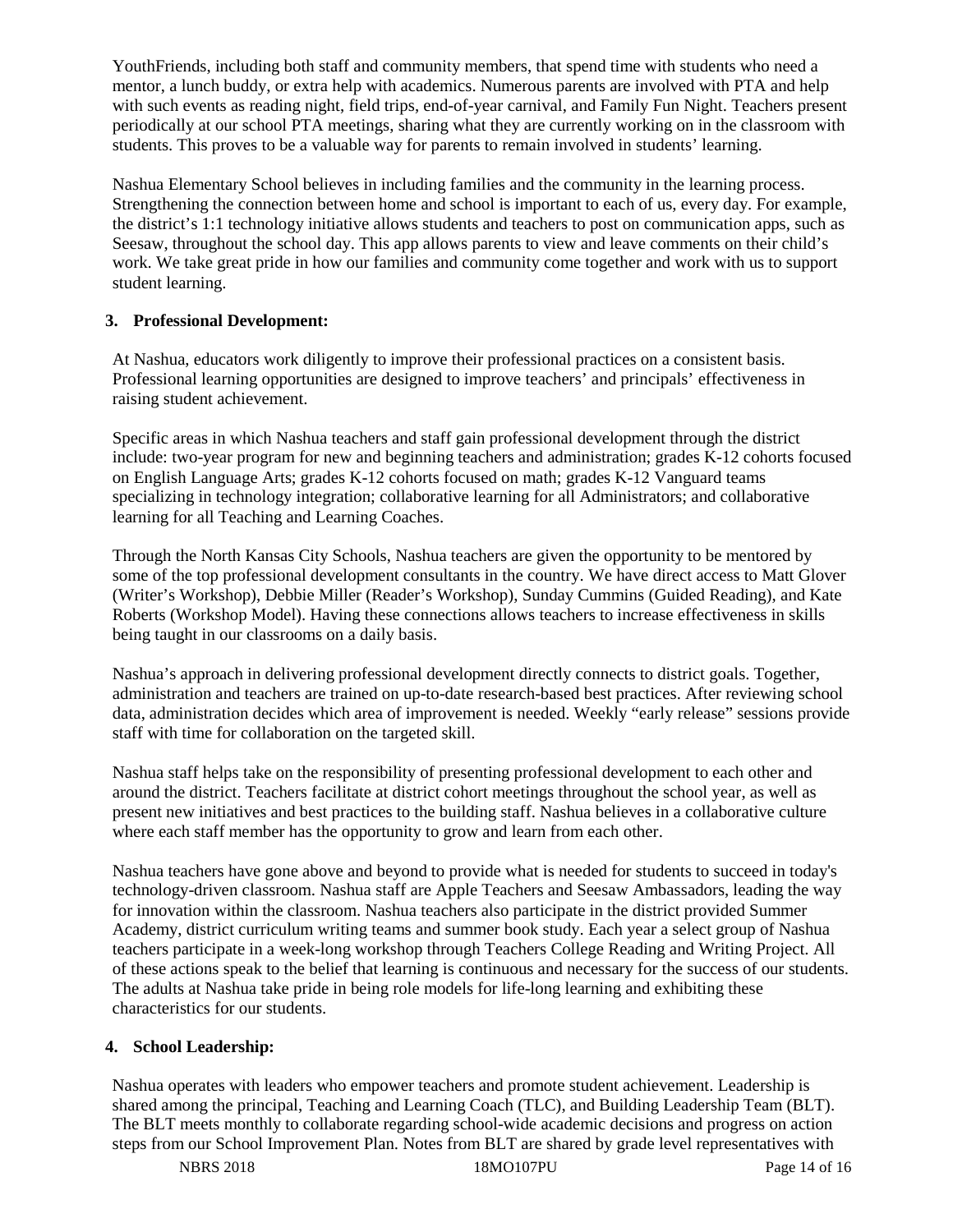their teams during Professional Learning Team (PLT) meetings. They gather input for the School Improvement Plan and academic decisions, including building professional development. Teacher leaders also take ownership of their own learning by providing building professional development to peers.

The building leader oversees classroom instruction, looking for best practices through frequent walkthroughs. Celebrations and opportunities for growth are shared with teachers following each of these observations. Teachers are encouraged to enhance their learning through peer observation, district demonstration classroom visits, or attending workshop sessions. All of these are supported by the building administrator and all staff are encouraged to participate. Formal observations are conducted annually using the Performance Based Teacher Evaluation (PBTE) system to document continuous instructional improvement for all teachers.

A teacher was overheard saying, "Supportive leadership leads to success for all." Administration has created a culture in which teachers are empowered decision makers, driven by the best interests of students. This motivates staff to improve ongoing practices and procedures. Staff feels comfortable with an opendoor policy, which encourages independence and creates a climate where teachers enjoy their job and feel valued. As a result, the culture of empowerment and positive climate permeates throughout the classroom and building, developing trusting relationships and a sense of belonging.

Students are empowered to be leaders and are recognized by serving on Student Council or as a member of the Kindness Leadership Committee (KLC). From a fourth grade member of the KLC, "I love how we work to help others in need." Students help with building-wide initiatives such as United Way, Pasta Drive, numerous New Mark Care Center Drives and Coat Drive fundraisers. Within classrooms, students are given jobs and responsibilities to develop lifelong leadership skills. Classroom teachers practice the idea of gradual release of responsibility with students as a way to teach them to be productive members of society.